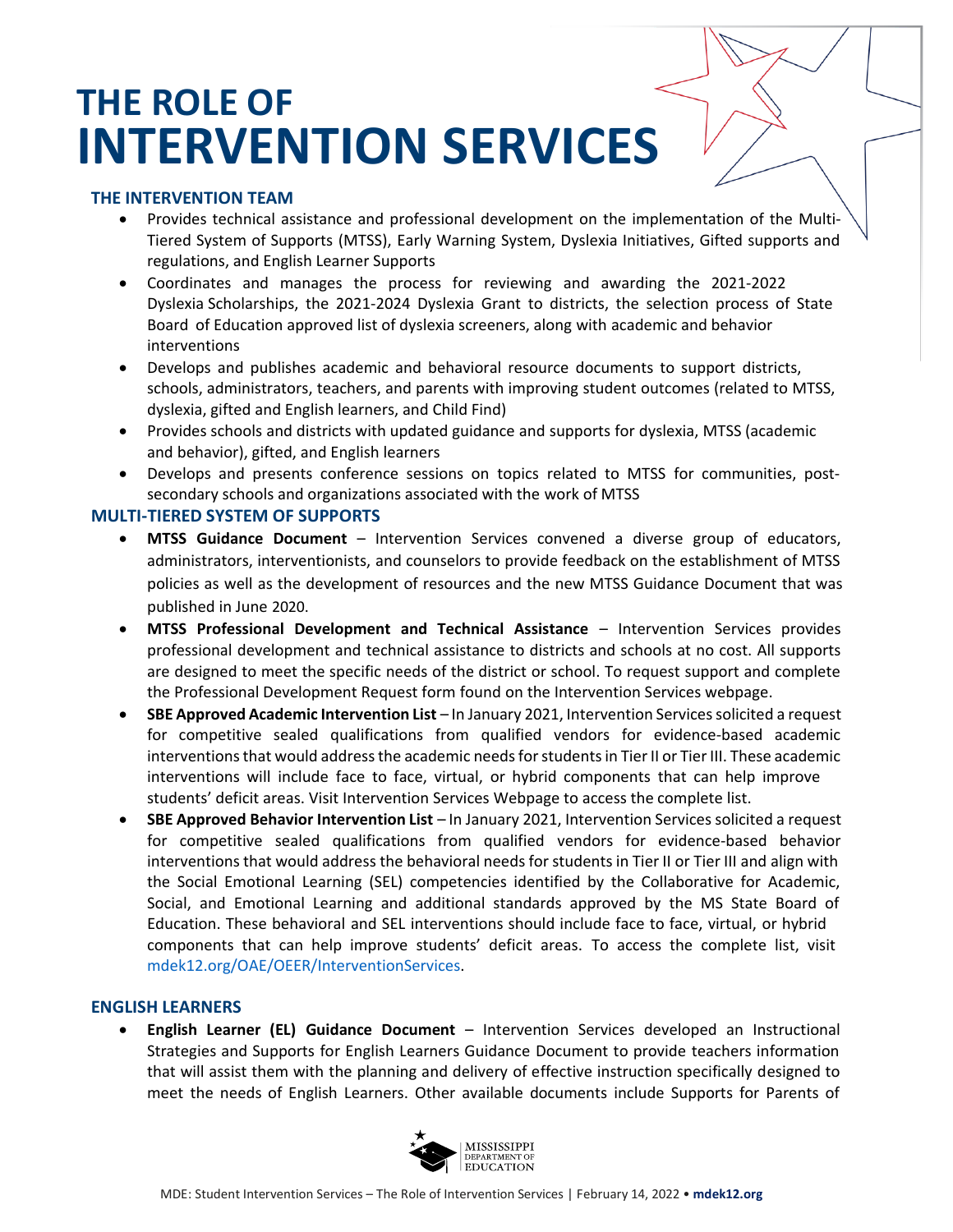English Learners (a guide to help parents understand what it means to be an English learner) and the EL Progress Checklist (a resource to assist schools in setting language goals for students). Visit [mdek12.org/EL](http://www.mdek12.org/EL) for all EL resources that support effective implementation of EL services.

• **English Learner Professional Development and Technical Assistance** – Intervention Services, in cooperation with other MDE offices, provides professional development and technical assistance to districts and schools at no cost. All supports are designed to meet the specific needs of your district or school. To request support, visit [mdek12.org/EL](https://www.mdek12.org/EL) and complete the Professional Development Request form found on the English Learner Supports page.

### **DYSLEXIA**

- **Dyslexia Awareness Training** Intervention Services will be providing the dyslexia awareness training for the state according to House Bill 754. This office will provide four one-hour sessions that will be recorded for the teachers and paraprofessionals to complete. The first two sessions will be released in September and the second two sessions in November. Districts will have until the end of April to complete the trainings. Visit [mdek12.org/OAE/OEER/Dyslexia](https://mdek12.org/OAE/OEER/Dyslexia) for additional information.
- **Student Dyslexia Scholarships** Students in grades 1 12 with a dyslexia diagnosis are eligible to apply for a scholarship to attend an MDE approved non-public school. These students must have been in attendance in a public school the previous year prior to requesting the scholarship, have a dyslexia diagnosis, and be accepted into a non-public school that meets legislative criteria. Professional development trainings are available for school districts to receive more information on dyslexia. Visit [mdek12.org/OAE/OEER/Dyslexia](http://www.mdek12.org/OAE/OEER/Dyslexia) for dyslexia resources.
- **Dyslexia Grants** The purpose of the dyslexia grant is to assist school districts in piloting programs needed to meet the needs of general education students identified as having dyslexia and other related disorders and in need of a multisensory, systematic language-based instruction and programming, in accordance with Mississippi Code §37-23-15. It is the intent of the MDE that these dyslexia programs support the needs of identified students in accordance with the College- and Career-Readiness Standards, the State Board of Education Goals, and State Board Policy 41.1 on the Intervention Process. The current grant cycle is 2021 – 2024.
- **SBE Approved List of Dyslexia Screeners** Section 37-173-15 of House Bill 1046 mandates that each local school district screen students for dyslexia in the spring of their Kindergarten year and the fall of Grade 1 using a State Board of Education approved screener. To access the list of approved screeners, visi[t mdek12.org/OAE/OEER/Dyslexia.](http://www.mdek12.org/OAE/OEER/Dyslexia) In addition, districts are required to submit dyslexia data on the students who are screened in Kindergarten and Grade 1. The Dyslexia data sheet can be found on the Dyslexia homepage above.

#### **GIFTED**

- **Gifted Education**  Provides technical support to schools and districts in the implementation and monitoring of Gifted Educational Programs based on The Mississippi Gifted Education Act of 1989 and amended in 1993. Professional Development in gifted instructional design, identification of potentially gifted students, and monitoring the effectiveness of the GEP (Gifted Education Program) are offered at no cost to schools and districts. The Gifted Specialist collaborates with the Mississippi Association of Gifted Children and the Frances A. Karnes Center for Gifted Studies at the University of Mississippi, providing professional development to gifted teachers, support for parents and resources for potential gifted teachers.
- **Gifted Teacher Unit Allocations**  The gifted education program is an add-on program funded by the state legislature through the Mississippi Adequate Education Program. The Gifted Specialist is responsible for calculating the number of teacher units each district receives based on the total number of intellectually gifted students identified in MSIS.